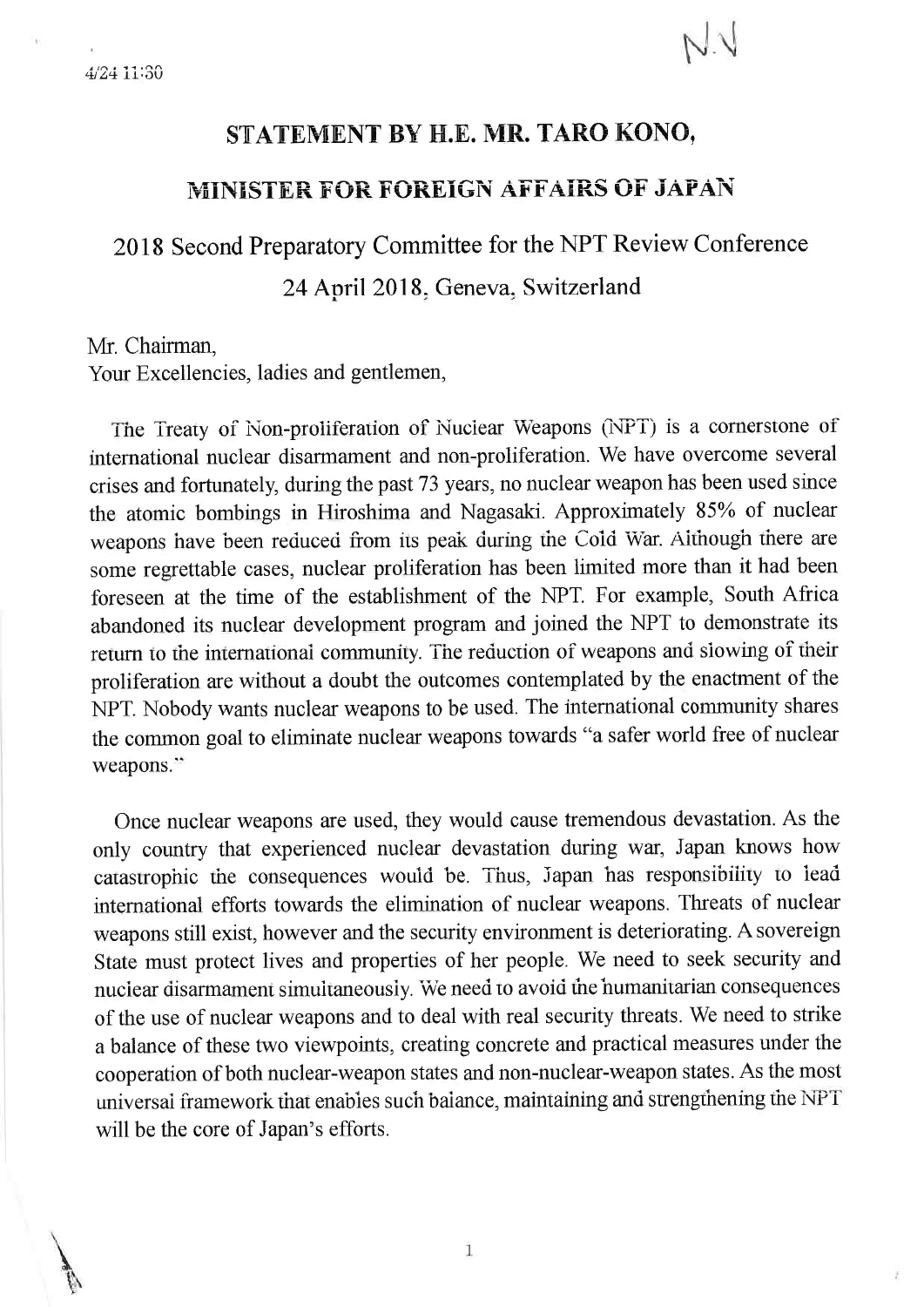#### Mr. Chairman.

Today, I come all the way to Geneva with one text of recommendations. They are the recommendations that I myself, as the Foreign Minister of Japan received on March 29th from the "Group of Eminent Persons for Substantive Advancement of Nuclear Disarmament" or "EPG"

The group is composed of 16 members from both nuclear-weapon and nonnuclear-weapon States. Japan announced the launch of the EPG at the First Preparatory Committee last year.

In the recommendations, the EPG presents its views that the States with divergent views are currently unable to engage with each other in dialogue. This divergent trend has occurred in the deteriorating strategic environment in recent years. In pursuing "a world free of nuclear weapons" in line with the Article VI of the NPT while improving the security environment, the recommendations stress the necessity of "civility in discourse" and respect for divergent views must be restored, rather than criticizing others with different positions. The recommendations also stress that all NPT parties should demonstrate their "ownership" of the treaty. They proposed concrete measures to lay the groundwork to converge different approaches and pointed out several issues that need to be solved in pursuit of "a world free of nuclear weapons." The recommendations are an attempt to converge different views through free and active discussions by experts in their personal capacities, from both nuclearweapon and non-nuclear-weapon States. I am confident that the recommendations are a meaningful reference for the international community.

Let me draw your attention to three points today from the bridge-building measures proposed in the recommendations. Based on the following points, Japan would like to call upon the international community for concrete actions.

First: Efforts to increase transparency. Transparency contributes to communication. avoiding distrust and misunderstanding among states, thereby leading to risk reduction. Transparency contributes to confidence building among states. Transparency contributes to a stronger NPT review process. With the member states of the NPDI, Japan has called for an agreement on a standardized form and regular reports by nuclear-weapon States. This year, Japan has submitted a new working paper as a member of the NPDI. Japan will continuously promote measures to improve transparency of nuclear forces.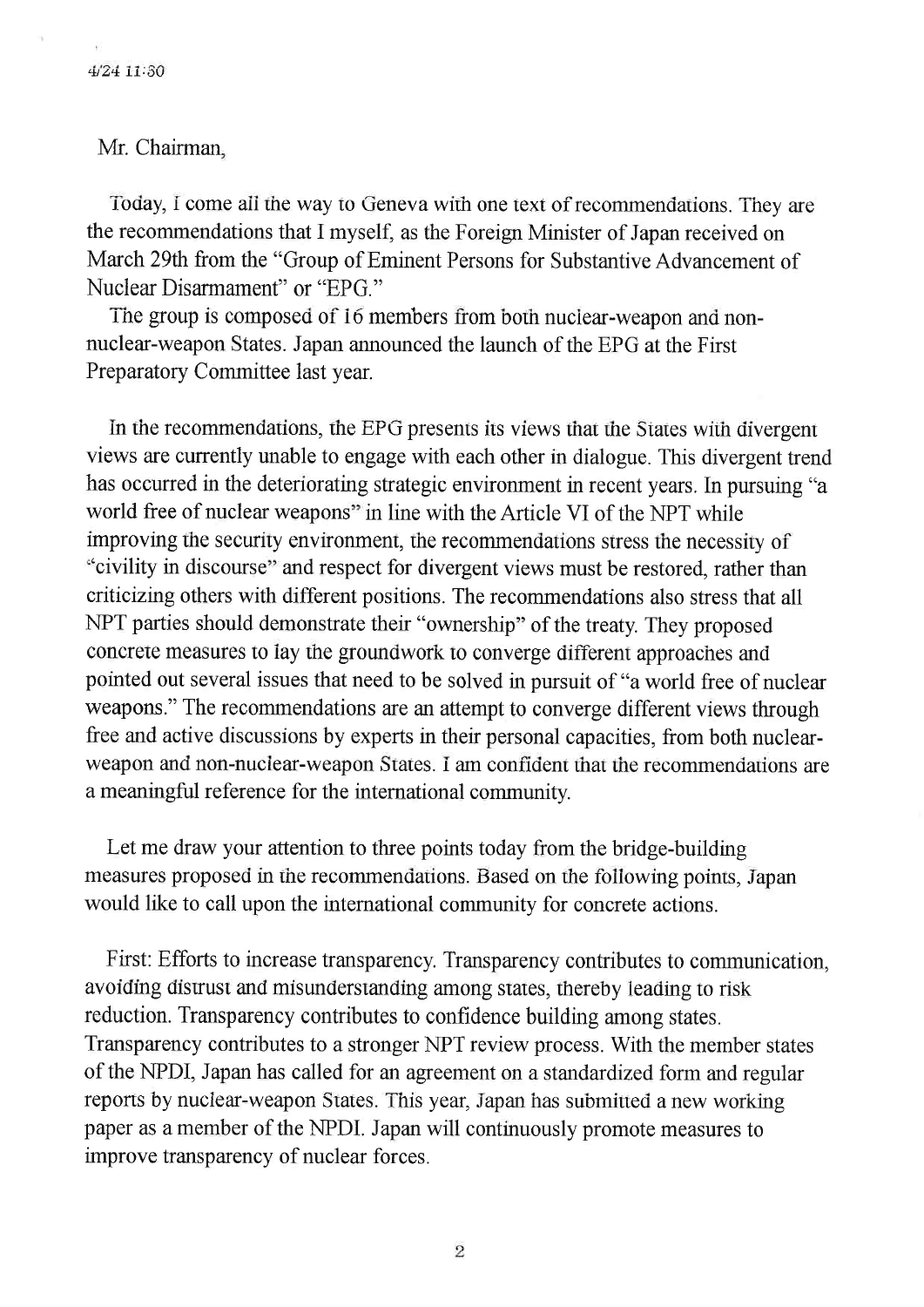Second: Nuclear disarmament verification. An effective verification mechanism is an essential component in order to realize total elimination of nuclear weapons. This also applies to the complete, verifiable, irreversible denuclearization (CVID) of North Korea, including the dismantlement of all weapons of mass destruction and ballistic missiles. The process of developing such an effective verification mechanism itself helps confidence building among the international community. Japan views this issue as an urgent task and will actively contribute to the discussion of the UN Group of Governmental Experts on nuclear disarmament verification.

Third: Interactive discussion involving both nuclear-weapon States and nonnuclear-weapon States. From medium- to long-term perspectives, it is necessary to discuss what is called "hard questions," such as how to effectively contribute to threat reduction or how to address security concerns that may emerge from the nuclear disarmament process. To promote fruitful dialogue in the international community, Japan expects the EPG to continue its discussions to further identify "hard questions". and also consider benchmarks in nuclear disarmament, including "minimization" point" that Japan has been suggesting.

Further details will be explained by a member of the EPG at the side event held at this assembly hall during today's lunch time. I am looking forward to see many of you at the event.

#### Mr. Chairman,

It is the shared responsibility of all NPT state parties to increase momentum of the international community towards the 2020 NPT Review Conference. Japan will lead the effort, together with the NPDI, a cross-regional group of twelve non-nuclear weapon states. With regards to the Comprehensive Nuclear-Test-Ban Treaty (CTBT), Japan will further promote its early entry into force and its universalization, which has received widespread support. While making use of Ministerial Meeting of the Friends of the CTBT, Japan will continuously ask all non-signing and non-ratifying states of the CTBT for their commitment to the treaty. Japan will also call for further participation to the International Monitoring System (IMS). With regards to the FMCT, the Fissile Materials Cut-Off Treaty, Japan is committed to early commencement of its negotiation. Japan will contribute to discussions on substantive components of a treaty at a high-level FMCT preparatory group.

It is also the priority of Japan to convey to the world the reality of atomic bombing.

3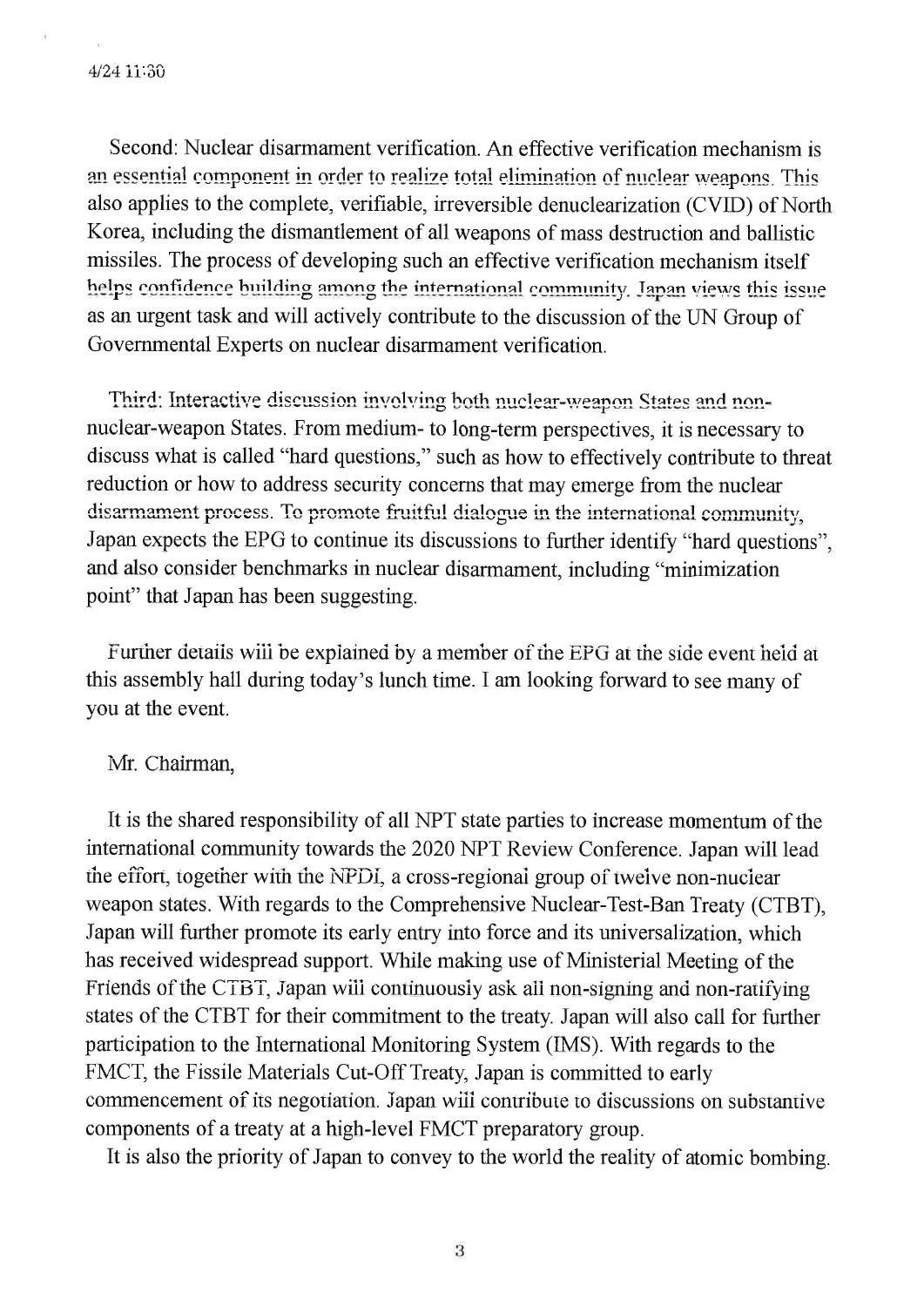#### 4/24 11:30

Japan will invite the world leaders and young generations to visit Hiroshima and Nagasaki. Japan will also promote disarmament education and capacity building of practitioners on nuclear disarmament. I would like to renew my respect for the tireless efforts of the Hibakusha, the Atomic Bomb survivors of Hiroshima and Nagasaki, who have conveyed to the world the reality of the atomic bombings.

Mr. Chairman,

To maintain and strengthen the NPT, along with nuclear disarmament, accelerating efforts on the other pillars of the NPT, in particular, nuclear non-proliferation is essential.

North Korea's nuclear and missile programs pose a grave challenge to the international nuclear non-proliferation regime. North Korea's moves toward dialogues from their side are the outcome of the international community's coordinated efforts of the maximum pressure campaign against North Korea. Last week, North Korea announced discontinuation of nuclear test and ICBM test-fire as well as dismantlement of northern nuclear test ground. We welcome the announcement as a positive development and hope that it will lead to North Korea's concrete actions to dismantle its nuclear weapons and ballistic missiles. We need to urge North Korea, however, to do more than what was announced. A nuclear armed

North Korea will never be accepted. [Japan requires North Korea to sign and ratify

#### the  $CIBI.$   $\overline{I}$

Based upon our past experiences, it is important not to ease pressures at a wrong timing. To realize CVID of all weapons of mass destruction and ballistic missiles by North Korea, the international community as a whole must maintain the maximum pressure campaign against North Korea.

The Joint Comprehensive Plan of Action (JCPOA) contributes to strengthening the international non-proliferation regime centered on the NPT. Its continued and full implementation is important. We expect that the issue of ballistic missiles of Iran will be solved through the consultations among related countries.

The International Atomic Energy Agency (IAEA)'s safeguards are essential tool in the efforts to strengthen the international nuclear non-proliferation regime and Japan supports the IAEA's efforts to enhance the mechanism and improve its efficiency. As the most practical and effective way to enhance the mechanism, it is necessaty to